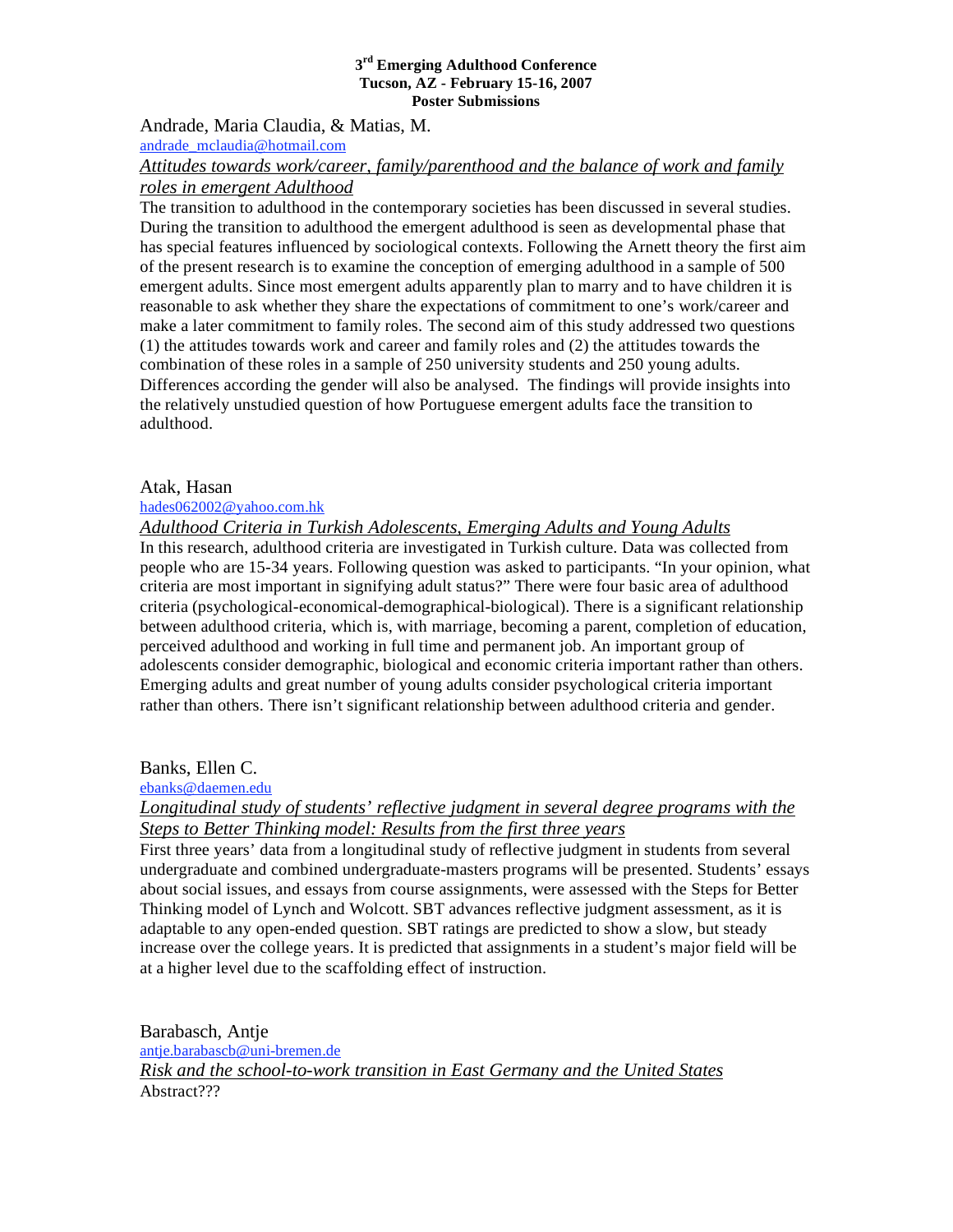Basikin, B., Watt, H., & Richardson, P. bbas2@student.monash.edu

*Beginning Teachers' Motivations and Aspirations Through Teacher Education*

Much research has focused on what motivates people to take on a teaching career. An open question remains – how do their motivations and aspirations *change* through their professional education? We sampled secondary teacher education candidates near the end of their qualification (*N*=72) in Melbourne Australia (age: M=21.44, SD 2.77). Participants rated their responses for "then" (recalling their entry to teacher education) and "now" for a range of items. They answered open-ended questions regarding future plans and aspirations, and their teaching related abilities. Responses revealed significant changes in most perceived motivations and aspirations, with all changes in an *upward* direction. Findings are interpreted in light of the current climate of teacher shortages.

Bauer, Joseph shadysc0rpi0@aol.com *Effects of a Brief STD Prevention Program On University Students* Abstract???

Beck, Connie, Fabrett, F., & Silverberg Koerner, S.

beck@u.arizona.edu

*Ethnic Differences in Emotional Struggles of Emerging Adults after a Parental Divorce* Most emerging adults from divorced families are resilient but not invulnerable to ongoing emotional struggles. The Latino population in the U.S. is increasing considerably yet no studies have systematically examined divorce-related issues for Latino emerging adults (Aquilino, 2006). There are reasons to believe these emerging adults could be at higher risk of negative consequences. There are stronger culturally-driven negative beliefs about divorce and stronger family pressures to remain married (Neff, et al., 1991). Using qualitative and quantitative methods this study compares levels of anxiety, depression, emotional struggles and painful memories for a sample of Caucasian and Latino (N=309) emerging adults.

Branscomb, Kathryn, & McBride, B. branscom@uiuc.edu *Pathways to Adulthood and Identity Among 18-25 year old Undergraduate Student Parents: Theoretical and Applied Implications* Abstract???

Busby, Dean, & Holman, T. dean\_busby@byu.edu *Pathways to Relationship Aggression in an Emerging Adulthood Sample*

In this study pathways to relationship aggression were analyzed using a large sample of emerging adults. Family of origin victimization, witnessing, and perpetrating of violence were evaluated as to their influence on relationship aggression. The results indicated that perpetrating violence in the family of origin was the only variable directly related to relationship aggression. However,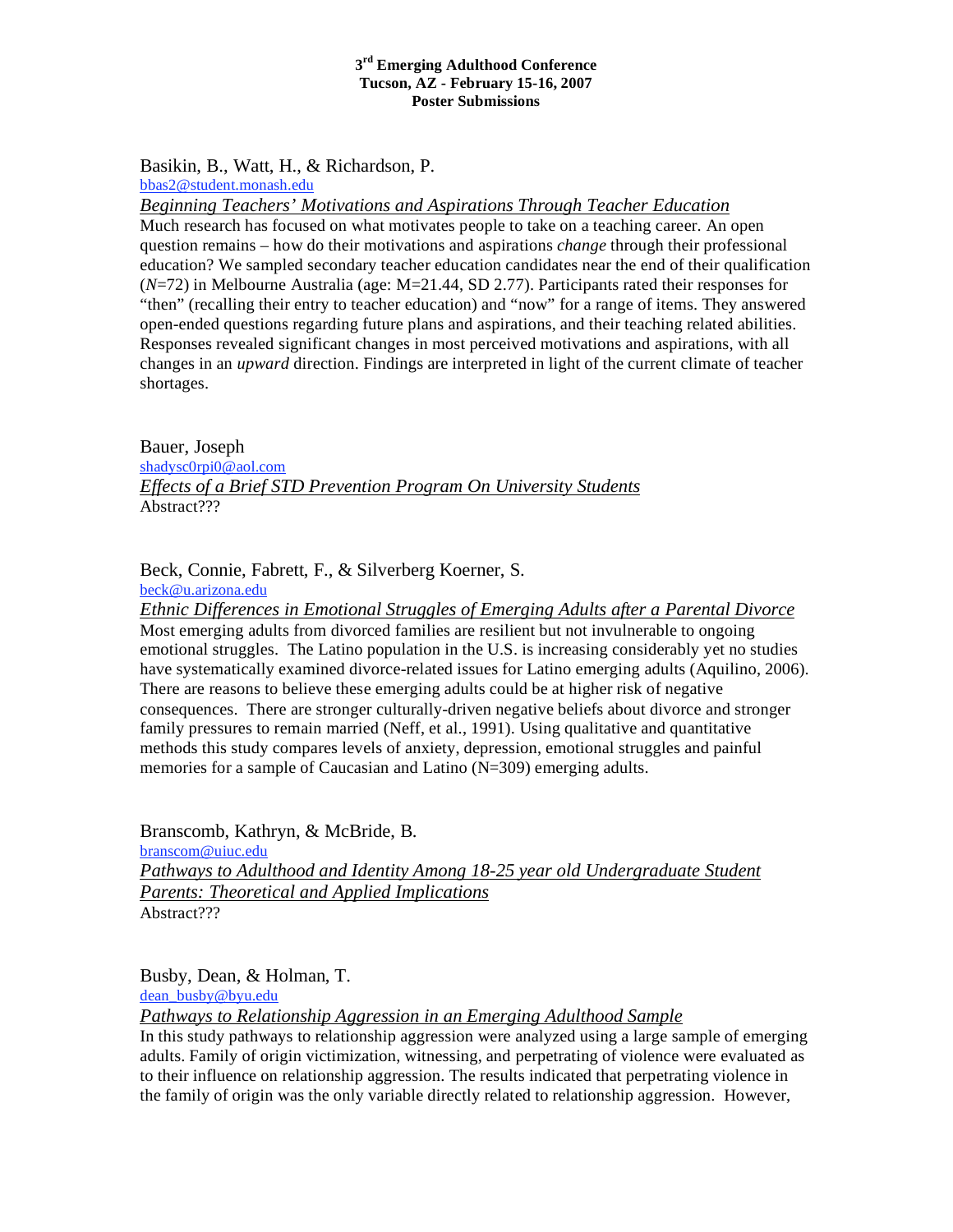the family environment was related to the personality of self and partner. These personality manifestations had strong associations with negative communication. Negative communication had a strong association with relationship aggression. Emerging adults who were perpetrators of even mild violence in the family and who selected partners with negative personality traits were particularly vulnerable to experiencing aggression as adults.

Calzo, Jerel, & Ward, L.M.

### calzo@umich.edu *Sexual socialization, behavior, and the mediation of sexual intentions among virgin emerging adults*

Most research on sexual socialization and emergent sexual behavior has focused on the role of parents and on the transition to first coitus. Our study examined the contributions of parents, peers, and the media, to the non-coital sexual behaviors of 218 virgin emerging adults. We also examined the role of sexual intentions as a potential mediator of the associations between discourses and behavior. Results indicate that messages from parents admonishing premarital sex predicted less petting behavior. However, messages from parents and friends condoning casual sex predicted more necking, petting, and oral sex. Intentions to lose virginity mediated these associations.

Chaudhari, Prema, & Pizzolato, J.

ppc1@pitt.edu

# *Outcomes of Situational Ethnic Identity in Higher Education*

Because there is an increase in the number of multiethnic individuals across campuses, researchers and practitioners are focusing their interest on developmental issues related to ethnic identity regarding mixed ethnic people. Through quantitative measures and semi-structured interviews data is collected. Grounded theory via constant comparative analysis is employed in order to determine relationships ethnic identity and epistemological development. Preliminary findings show that, physical characteristics, a prevalent factor of ethnic identity, affects how a person may identify within a specific context; which in turn may relate to various developmental outcomes, such as academic achievement and cognitive development.

Cleveland, H., Herbert, R., & Harris, K. bo.cleveland@ttu.edu *The Daily Use of Abstinence Strategies among Emerging Adults in Substance Abuse Recovery* Abstract???

Cohen, David, & Smith, T.

cohend@etown.edu

*The Religious, not just Protestant, Work-Ethic in Religious Emerging Adults*

This study investigates the impact of religiosity on emerging adults. Using Add Health's longitudinal database  $(n=4,882)$ , it was hypothesized that religiosity will be positively related to higher life-goals (i.e., academics and career goals) and achievement of these stringent life-goals. Regressional analyses will be conducted to determine the influence of religiosity on life-goals and achievement.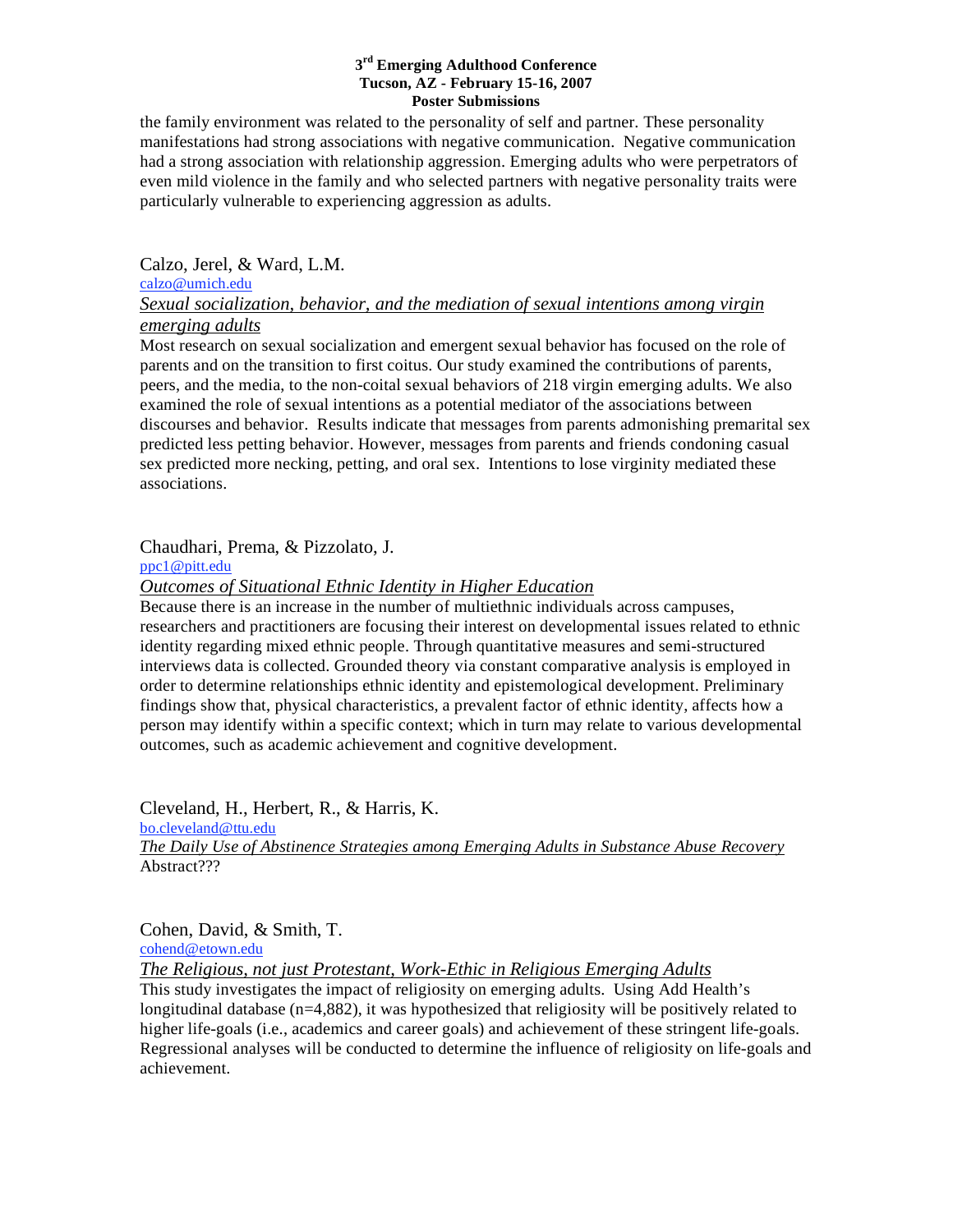Cordaro, Millie, & Matthews, S. mcordaro@uwf.edu

*Gender Differences in Relational Motivation Orientation Among Emerging Adults* This study examined differences between males and females regarding motives of partner selection based on relational motivation orientation. Relational motivation orientation addresses one's motives for engaging in particular romantic relationships. Chi-square analyses scores by category and sex yielded significant differences between males and females on several indices including: self standards of physical attractiveness, self status among peers, what partner thinks of self physical attractiveness, and what friends think of potential partner's status. Females who are selecting potential romantic partners are operating from performance-oriented motives, and are more likely than males to rely on peer evaluation and status.

Crocetti, E., Palmonari, A., & Pojaghi, B. elisabetta.crocetti@unimc.it *Title???* Abstract???

Dalton, Andrea, & Galambos, N. andrea.dalton@ualberta.ca *Sexual Behaviour Trajectories During the Transition to University*

The present study sought to uncover trajectories of change over time in emerging adults' sexual behaviours. Predictors of these trajectories were also sought. Participants were 182 first-year university students who completed monthly, web-based checklists over six months. Multilevel models calculated that the average trajectory of change in oral sex increased at a rate of 15% per month, while the average trajectory for penetrative sex displayed no change. Gender, psychosocial maturity, attitudes toward sex, and intentions to have sex predicted variation in these trajectories. Results of this study highlight the importance of using time-structured data to study emerging adult sexuality.

Dalton, Andrea, & Galambos, N.

andrea.dalton@ualberta.ca

*Within-Time Associations Between Affective Experiences and Sexual Behaviour*

The present study sought to uncover a time-varying relationship between emerging adults' engagement in sexual behaviours and their experiences of positive and negative affect. Predictors of this time-varying relationship were also sought. Participants were 182 first-year university students who completed monthly, web-based checklists over six months. Time-varying relationships were confirmed through multilevel models. Positive affect ratings were higher during months in which participants engaged in oral sex. Gender, psychosocial maturity, attitudes toward sex, and intentions to have sex moderated these time-varying relationships. Results of this study highlight the importance of undertaking research on emerging adult sexuality from a positive development perspective.

Demir, Meliksah meliksahdemir@gmail.com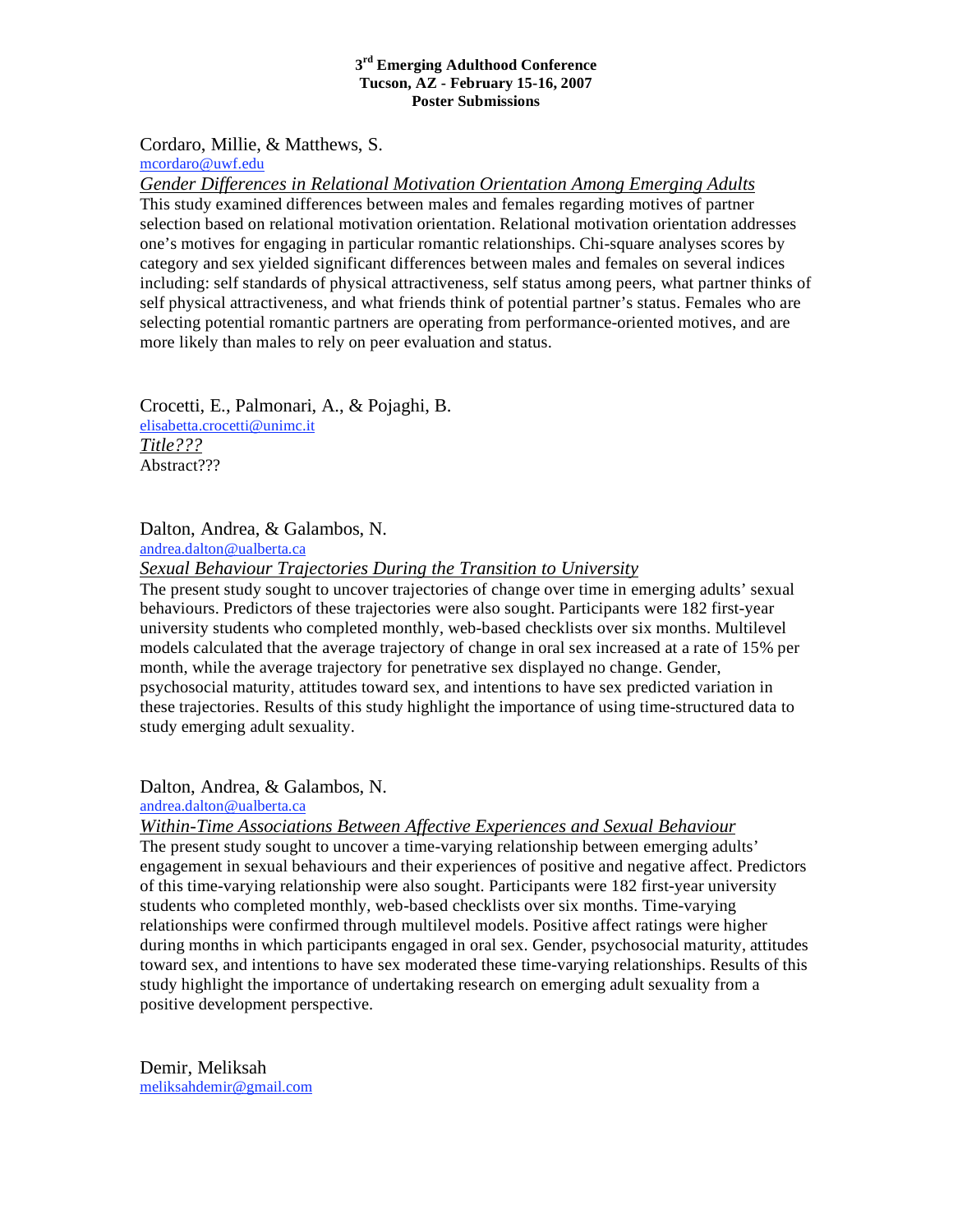*Identity Formation, Relationship Quality and Well-Being Among Emerging Adults* Present study compared the close relationships and well-being of emerging adults high and low in identity formation ( $n= 360$ ). Results revealed that emerging adults high in identity formation had higher quality friendships, romantic relationships and were higher in well-being as compared to those low in identity formation. Results also revealed that those high in identity formation benefited more from their close relationships. Findings suggest that the degree to which emerging adults are successful in forming their identity has implications for well-being, relationship quality, and the degree to which one benefits from close relationships.

Dietz, Lauren, Maggs, J., Patrick, M., & Lee, C.

ledietz@uncg.edu

# *Sexual Motivation Profiles of Incoming College Students*

Emerging adulthood allows opportunities for exploration of romantic and sexual relationships, although individuals may differ in their profiles of motivations for and against sexual behavior. The present study utilized survey data from incoming White and Asian-American college students ( $N = 1781, 58.2\%$  female). Cluster analysis was used to identify distinct profiles of sexual motivations among emerging adults, and multinomial logistic regression was used to test how cluster membership was associated with gender, race, and prior penetrative sex and oral sex experience. Five clusters of sexual motivation profiles were defined: Conflicted, Pleasure Seeking, Ready, Morally Opposed, and Not Ready.

Doane, L., Adam, E., Mineka, S., Zinbarg, R., & Craske, M. l-doane@northwestern.edu *Life Stress, Cortisol and the Onset of Depressive Disorders in a Diverse Sample of Emerging Adults* Abstract???

Dogan-Ates, A., Cebioglu, S., Erdogan, E., & Tekin, M. doganaysun@gmail.com *Conceptions of the Transition to Adulthood among Turkish Emerging Adults* Abstract???

Ducat, Wendy, & Zimmer-Gembeck, M.

w.ducat@griffith.edu.au

# *A model of romantic relationship quality, interpersonal self dimensions, need fulfilment and well-being in emerging adults*

Deci & Ryan's (2000) self-determination theory, that personal growth occurs through fulfillment of psychological needs for autonomy, competence and relatedness, guides this study. The primary purpose was to test a model of romantic relationship quality (RRQ), self (authenticity, attachment, self-differentiation), need-fulfillment (NF) and well-being in emerging adults. Pilot self-report data was obtained from 218 emerging adults ( $M$  age = 20.2 years, 47.7% female) in a romantic relationship (M length = 20 months). Preliminary regression analyses showed that perceptions of need-fulfillment in romantic relationship mediated the relationship between RRQ and well-being. Self-differentiation was uniquely associated with well-being. Key findings and implications are discussed.